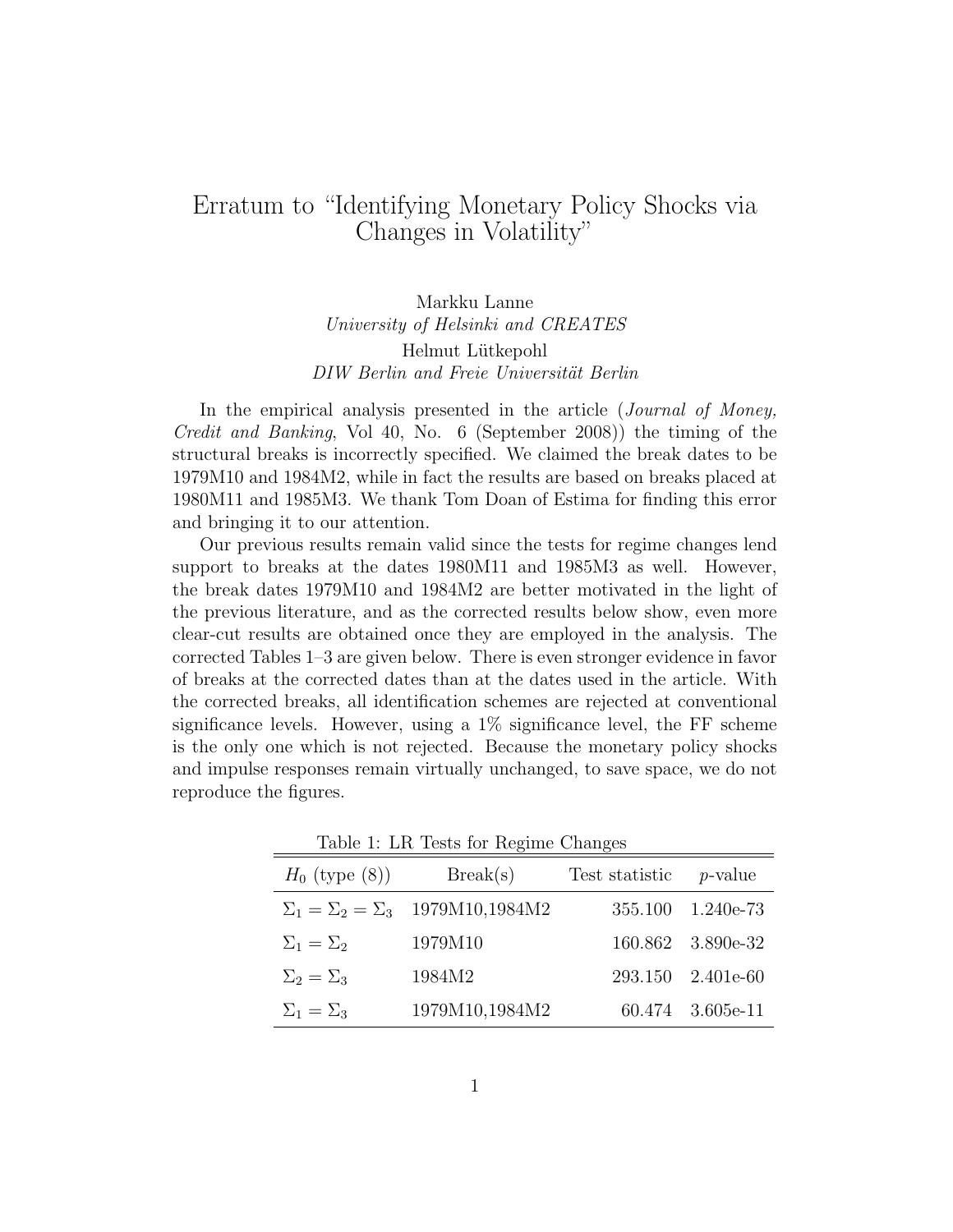|                                                                                 | BR                     | $-0.2518(0.0700)$ | $20.4274$ (8.6610) $24.4189$ (0.0000) | 0.0000                                   | $-0.0103(0.0000)$        | 1.0000         | 0.3066(0.0000) | 0.0087(0.0000) | 0.0186(0.0018)     | 1.2331(0.2778)    | 0.1545(0.0348)    | 0.0182(0.0040) |
|---------------------------------------------------------------------------------|------------------------|-------------------|---------------------------------------|------------------------------------------|--------------------------|----------------|----------------|----------------|--------------------|-------------------|-------------------|----------------|
|                                                                                 | NBR/TR                 | 0.0000            |                                       | 0.1250(0.2995)                           | 0.0000                   | 0.7183(0.0579) | 0.2549(0.1151) | 0.0092(0.0009) | $0.0187\ (0.0018)$ | $1.0188~(0.2294)$ | 0.1335(0.0301)    | 0.0183(0.0043) |
| Table 2: Estimates of Structural Parameters with Standard Errors in Parentheses | NBR                    | 40.8374(26.2438)  | 0.8281 (0.0766)                       |                                          |                          | 0.0000         | 0.0067(0.0007) | 0.5475(0.3527) | 0.0179(0.0017)     | 0.0164(0.0037)    | 0.2897(0.0652)    | 1.0276(0.2346) |
|                                                                                 | FF                     | $-0.2539(0.0888)$ | $1.4627\ (0.0176)$                    | $-0.2983$ $(0.0000)$ $0.4044$ $(0.0425)$ | $-0.7703(0.0000)$ 0.0000 | 0.7703(0.0000) | 0.0130(0.0000) | 0.0089(0.0009) | 0.0125(0.0020)     | 1.1325(0.2551)    | 0.0154(0.0035)    | 0.5000(0.1131) |
|                                                                                 | Parameter Unrestricted | $-0.2246(0.0911)$ | 1.6609(0.1685)                        | 0.0960) 86<br>$-0.289$                   | $-0.7155(0.0561)$        | 0.7608(0.0553) | 0.0126(0.0016) | 0.0088(0.0009) | 0.0150(0.0022)     | 1.1463 (0.2583)   | 0.0144(0.0032)    | 0.5520(0.1246) |
|                                                                                 |                        | ੇ                 | ∞                                     |                                          | $\phi^b$                 | $\phi^d$       | $\sigma_b$     | $\sigma_d$     | $\sigma_s$         | $\mathfrak{Z}$    | $\mathcal{L}_{2}$ | $\mathfrak{S}$ |